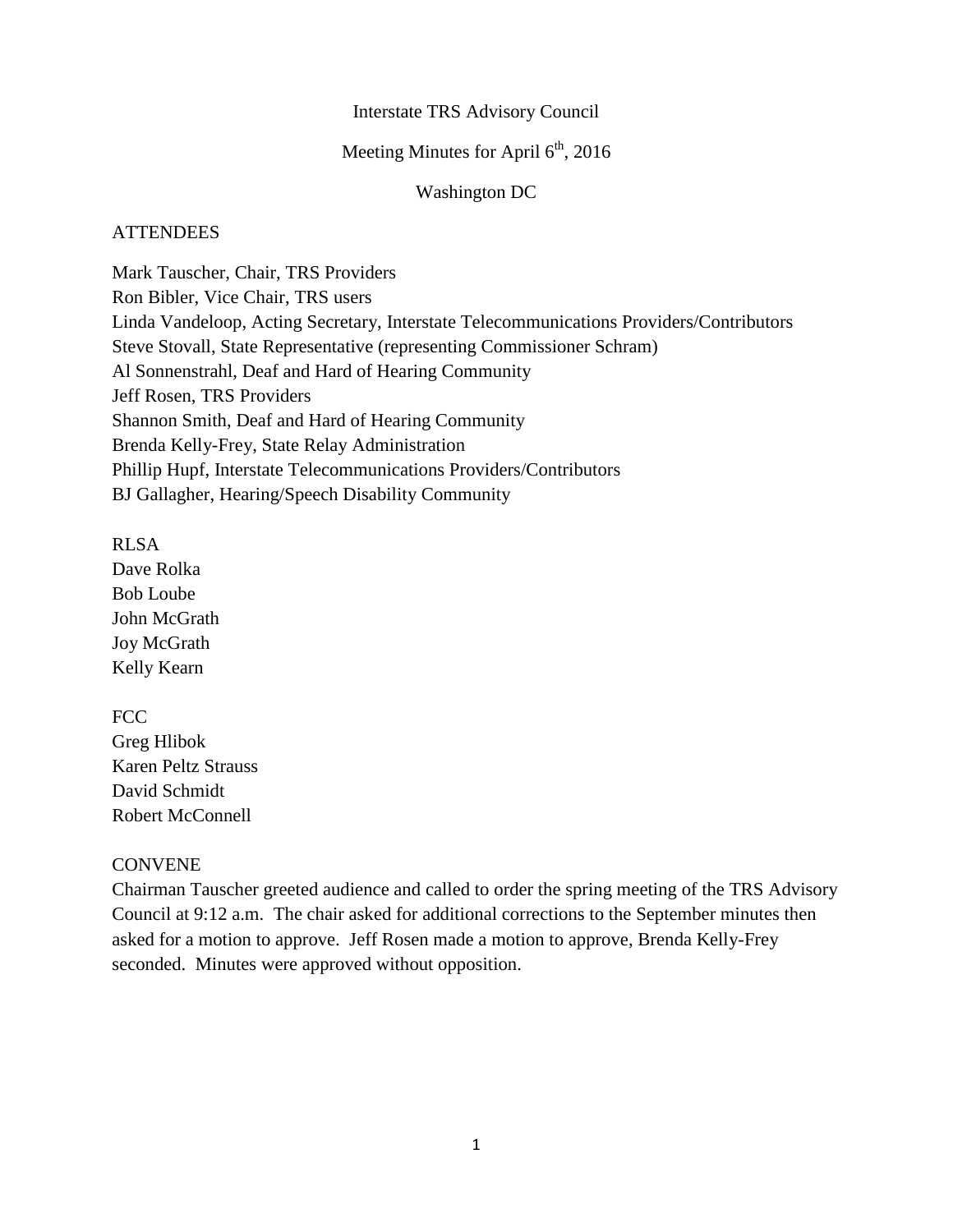### FCC PRESENTATION

Karen Peltz Strauss provided an update on the NPRM that will develop the rules for a TTY replacement and a couple of other FCC issues.

TTY was first available in the 1980's. TTYs were built for the public switched network and they ensure access to 911. In addition, PSTN-based forms of TRS can be accessed by dialing 711 using a TTY. The FCC is in the process of overseeing the transition from an analog switchbased telephone environment to a packet-switched environment for both wireline and wireless networks. TTY has significant limitations and does not work reliably on IP networks. AT&T asked the FCC for a temporary waiver from the FCC's rules requiring support for TTY technology for IP-based wireless services, such as Wi-Fi calling while they are developing Real Time Text (RTT) and to modify the rules so that RTT could be used as an alternative to TTY. The FCC granted the waiver with conditions (e.g., customer notification that TTY will not work reliably with VoIP over WiFi) and other carriers have requested and were granted a waiver under the same conditions. The FCC is about to issue a notice of proposed rulemaking to be voted on by the full commission on April 28th. Some of the issues that will be addressed in the notice are interoperability across IP systems that use real time text, backward compatibility with TTYs, whether it is appropriate to completely sunset TTY requirements and when, what capabilities should real time text have, and the timing of the requirement to offer real time text. Also, the FCC needs to look at the implications for TRS – if it could be a substitute for some forms of TRS, whether it can be an enhanced form of TRS, and what the reimbursement structure should be. There will likely be a subsequent proceeding addressing these TRS issues as they pertain to RTT implementation.

## Other Updates

The FCC will be looking at the Deaf Blind Distribution Program. The program started as a pilot and final rules are targeted to be released this summer. It is a very successful program with at least 4,000 people served so far.

The FCC has started a cognitive disabilities project and has been meeting with industry and consumer groups to discuss what features already exist in products and services to accommodate the needs of this population and what can be changed and improved. There is already a lot out there and the problem is getting the information out to the community. It is important to make the industry aware of the needs of this population, and to make the community aware of what the industry is doing. This is a non-regulatory project and there is no plan at this time to adopt rules at this time, but the plan is to issue a white paper sometime in the fall that will get this issue on everyone's radar. The FCC is aware that there needs to be some thought put into terminology (e.g., cognitive disability) and its definition.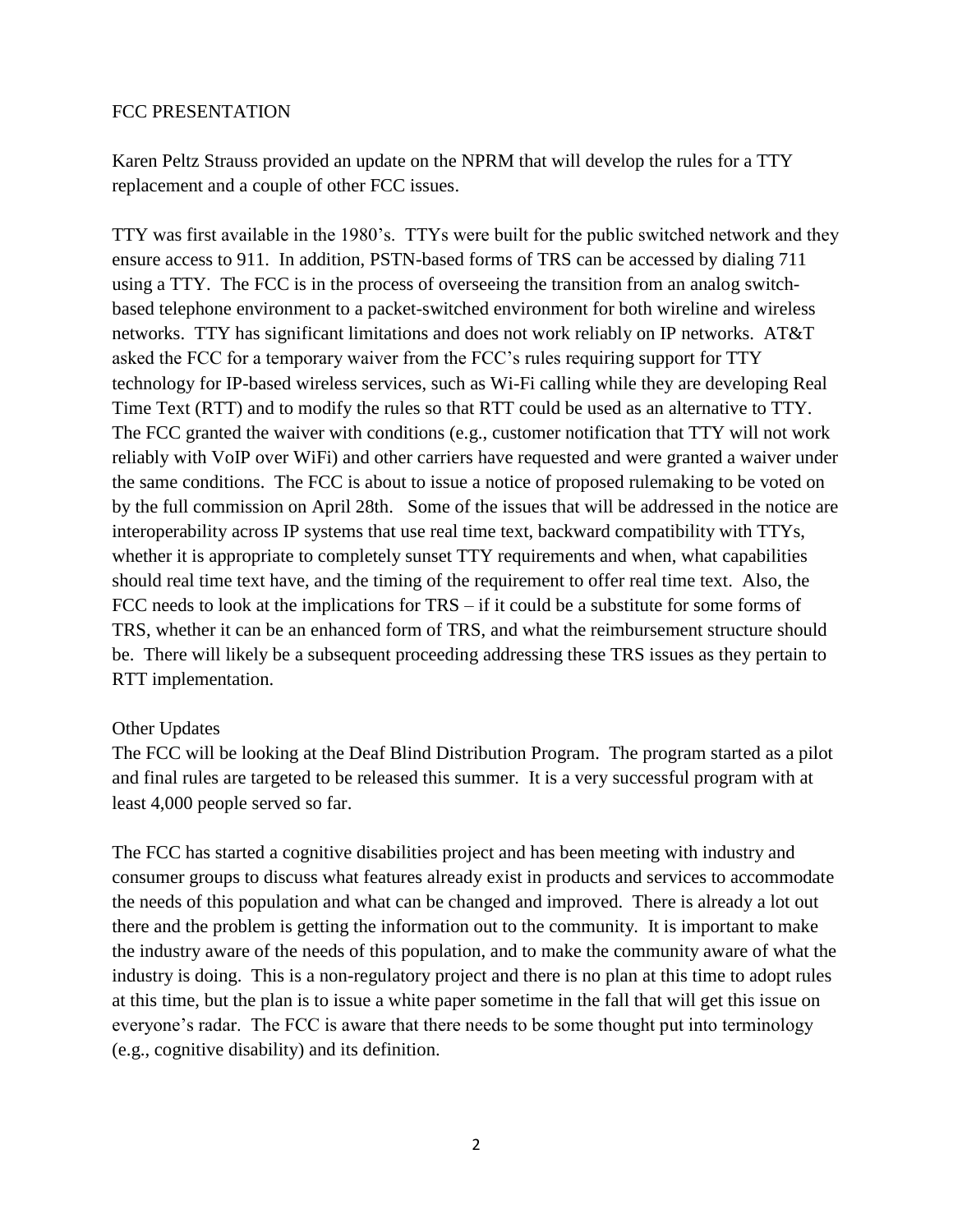The FCC is reviewing nominations for the Chairman's Award for Accessibility. This year there were approximately 40 nominations compared to 17 last year. The winners will be announced at the M-Enabling Conference in June.

Greg Hlibok covered actions taken at the FCC

## VRS Compensation Rate

The FCC issued an order freezing the compensation rate for a subset of providers that are handling five hundred thousand or less VRS minutes per month to ensure that the smaller providers are able to remain in business and remain competitive. Unfortunately one of the smaller providers left the marketplace in spite of the freeze. Only 5 VRS providers remain in the market. However, the glide path with the rate reduction for all providers including the smaller providers remains. The second period begins November 2016 with a rate of \$5.06. Starting 5/1/2017 the rate is \$4.82 per minute.

There were also a number of measures proposed to improve the quality of service for video relay. Commenters were generally supportive.

- The one issue with some contention has to do with VRS interpreters working from home.
- There is a uniform agreement that the speed of answer performance should be measured on a monthly basis. When the withholding of funds occurs for a provider's failure to meet the speed or answer requirement, it should be at a percentage that is proportional to a percentage of the speed of answer performance that is not met.
	- o There should be exemptions for events beyond the provider's control like weather.
	- o The measurement should begin when the call reaches the VRS facility and end when it reaches the interpreter. IVRs do not count as call answered.
- There is a uniform agreement on skills based routing trial that allows the user to choose a set of interpreters with a particular skill set.
	- o Speed of answer requirements should not be counted for skill based routing.
	- o Providers note that they are willing to participate in a skill based routing trial on a voluntary basis, but that they would need to be reimbursed for voluntary participation.
- Uniform support for the use of deaf interpreters.
	- o With respect to the speed of answer requirement, commenters suggest that it should not apply just as it for skills based routing.
- Providers are split on whether to allow interpreters to take calls from home. Those in favor of at-home interpreting suggests that there be safeguards in place to make sure the room being used is secure and free of distractions
- Uniform support for assigning ten digit phone numbers to hearing people so they can engage in point to point video calls with deaf people through video phones.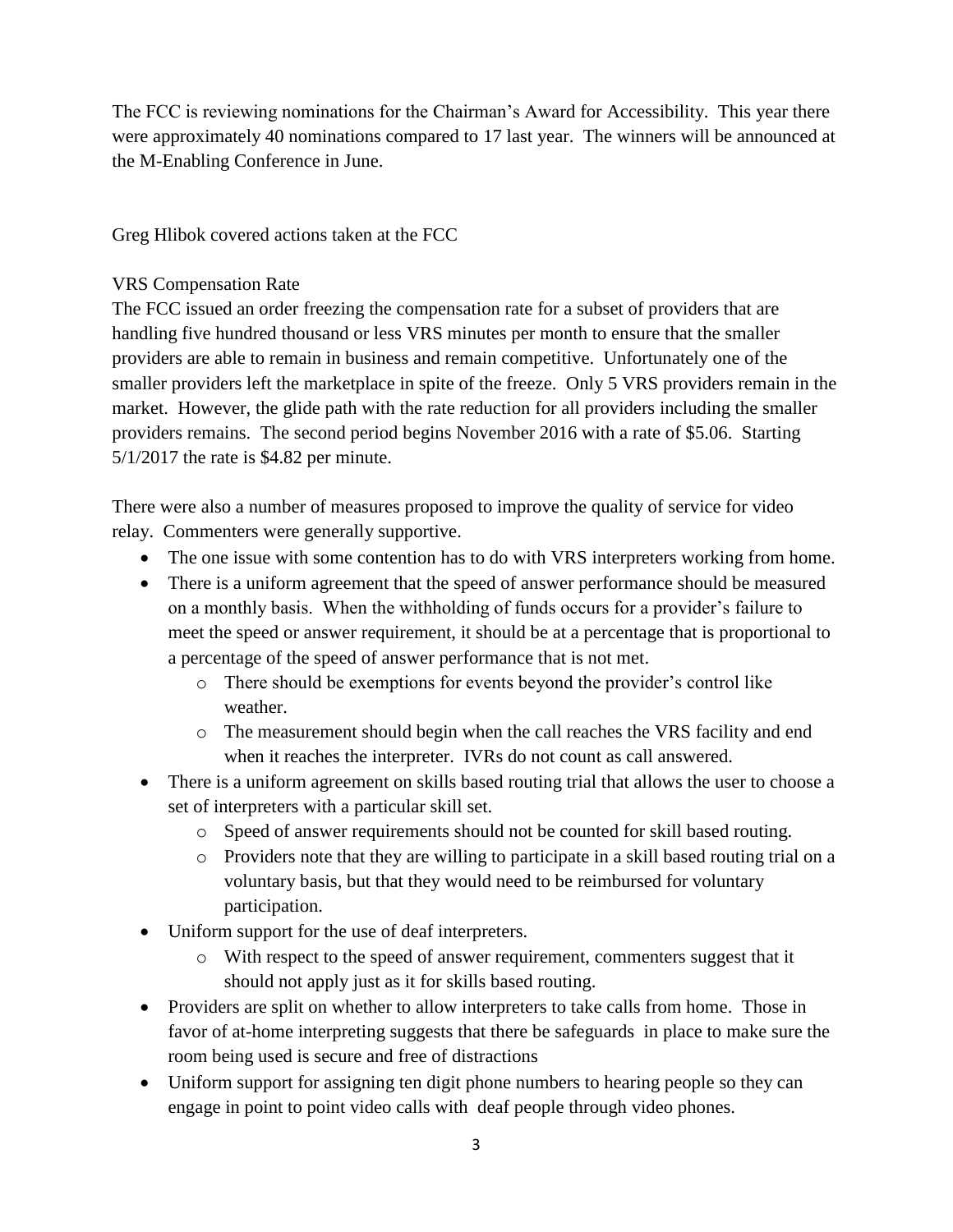o Note that when the TRS-URD is fully operational, an option to allow this could occur.

There is a VRS subcommittee of the Disability Advisory Group that is working on recommendations for performance metrics for the FCC to use to monitor service quality in accordance with the GAO report. A rulemaking will be initiated to address this issue.

David Schmidt added that the FCC as part of the MITRE research project has been trying to gather data on service quality but cannot monitor calls for accuracy because of privacy concerns. To the extent the community is concerned with the quality of interpreters the FCC is willing to put in place tight controls to allow the researchers to monitor only for the purpose of assessing service quality and that the Commission provide an interim waiver until the rules are changed.

The IDT Telecom petitioned to the FCC, requesting to initiate a rulemaking to expand the revenue base to include intrastate revenues. Consumer groups were generally in support. USTelecom has reservations because the USF Joint Board should review this and make recommendations for expanding the contribution base. The VRN coalition opposed saying that the FCC does not have authority to include intrastate revenues. One commenter recommended combining the intrastate and interstate relay services into one pool.

Sprint and Hamilton petitioned to the FCC, requesting to remove the two current mandatory minimum requirements relating to billing options because these are obsolete. Sprint and Hamilton request a waiver of these two requirements for traditional TTY and Captioned Telephone Service, two PSTN-based TRS services.

A public notice is expected be released shortly to inform the VRS providers when they can populate the TRS-URD. In response to feedback from the providers the FCC is looking at a possibility of widening the 60 day window for populating the database.

The ACE app will allow consumers to reach different VRS providers. The first round of beta testing is closed. The second round is coming soon and the FCC expects to roll out the app in the near term.

The FCC contracted with MITRE in order to operate the national outreach program as part of the 2013 VRS Reform Order. MITRE has worked with a number of different partners – Communication Service for the deaf, Deaf Nation, and Smart Access Marketing. Two big components of the outreach campaign are in the planning phase.

- Ensure that the general public and industry (business and agencies) are educated and should not refuse relay calls.
- Direct video communication implementing a call center of deaf people using sign language and video technology. The FCC offers this option. So does Microsoft.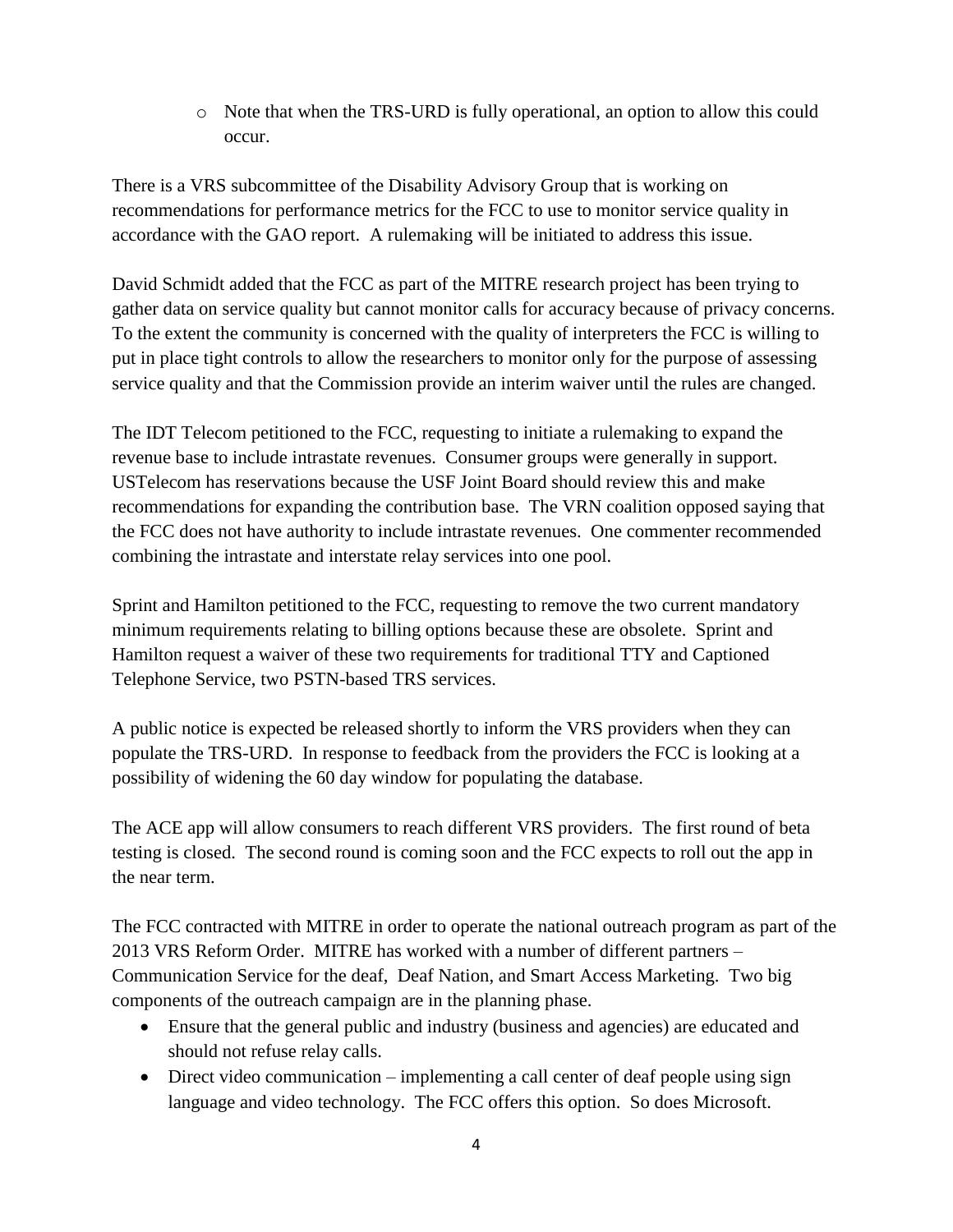Concern was raised about the contracting process and the fact that others did not have the opportunity to bid on the project. The FCC explained that all appropriate processes were followed. It was also suggested that there may be future opportunity to subcontract with MITRE. It was also suggested that there be collaboration between MITRE and the states. The FCC said they will work with MITRE to follow up on this suggestion. It was also suggested that MITRE be more transparent and provide more information to the public. The FCC said they will look at that.

STS outreach is still in the works. The focus for next steps is on promoting video assisted speech.

## Bob Loube

MARS program and IP Relay Program – How demand is forecasted and how rates are set.

Information on the state minutes and the state revenue is gathered.

TRS TTY and Speech to Speech

- The total state revenue for traditional TRS TTY and Speech to Speech is \$19 million
- Total conversation minutes equal 9 million
- Other cost paid to providers \$4 million (almost entirely outreach paid for by the states)
- Total dollars \$23M divided by the total minutes produces a rate for traditional TRS of \$2.61
- An additional \$1.13 is added for speech to speech for a rate of \$3.74

# Caption Telephone and IP Caption Telephone

The FCC uses the caption telephone rate to establish the IP caption telephone rate because, initially, there was not sufficient data to develop a separate IP caption telephone rate

- The total state revenue was \$42 million
- Total conversation minutes equal 22 million
- Other cost paid to providers \$0.2 million (almost entirely outreach paid for by the states)
- Total dollars \$42.2M divided by the total minutes produces a rate of \$1.90 for caption telephone and also applied to IP caption telephone.

Comparison of the 2015 filing to the 2016 filing

- Last year the Fund requirement was \$400M compared to \$558M this year
- The increase is primarily due to the increase in IP caption telephone minutes  $-202$ million to 284 million, everything else stays approximately the same.

Forecasts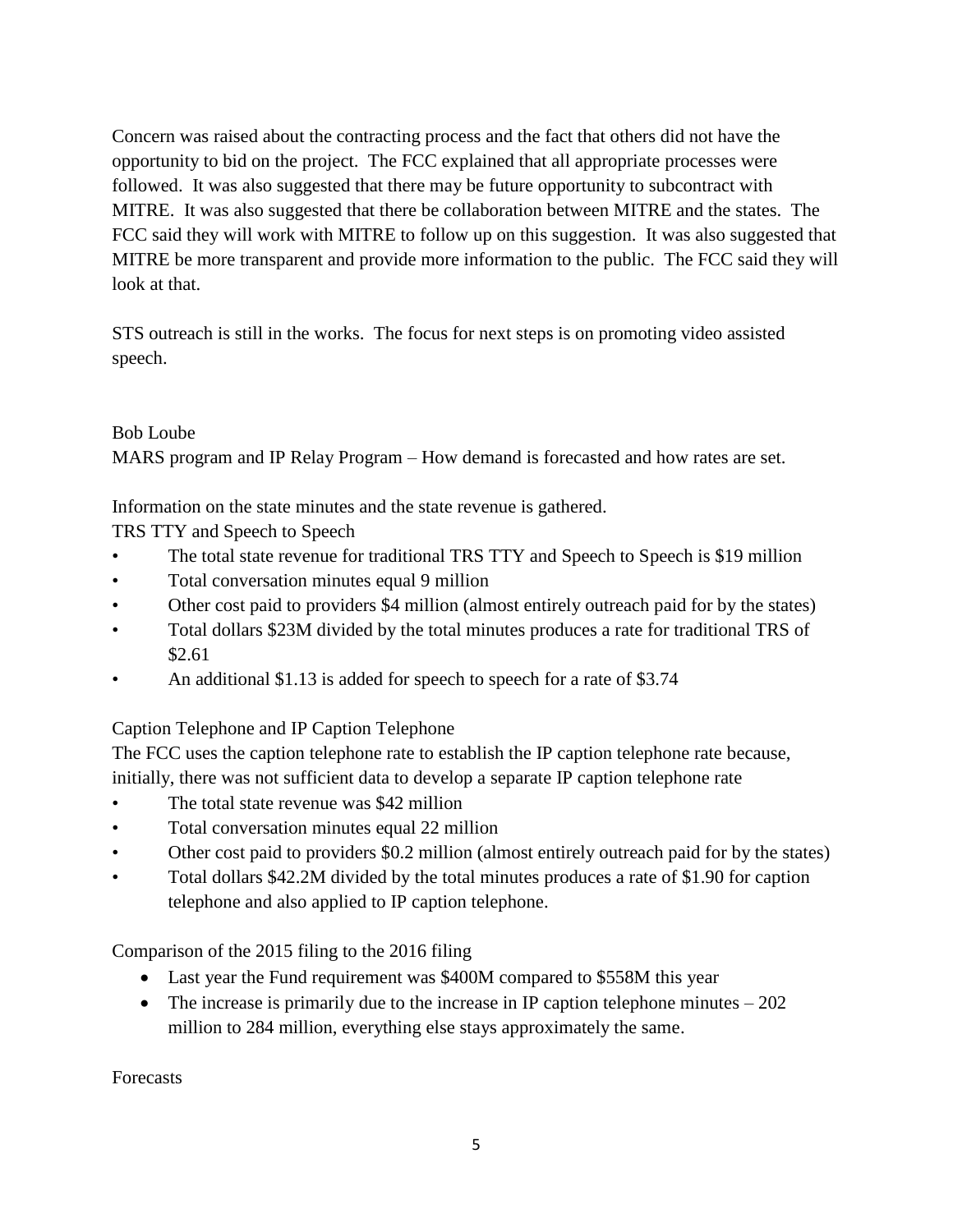- Traditional TRS minute forecast is a little higher than last year's forecast because of more information about the change in trend line – volumes are decreasing at a slower rate
- Speech to Speech trend has also changed causing a slight increase in the forecast
- CTS trend is basically a straight line forecast.
- IPCTS is increasing much faster than in the past. Future forecasts will be based on the recent trend since  $3<sup>rd</sup>$  Quarter 2014.
- IP Relay and VRS forecasts are based on information provided by providers

## Cost Trends

- In response to the annual data request providers provide 2 years history and 2 years projected information.
- Based on the data, charts were developed to show the different cost categories
- Providers provide service in two ways if via contractor it is recorded in the other category, if provided internally it is in the communications assed related category.
- The analysis looks at cost per minute which has dropped substantially over time from \$1.71 to a forecasted \$1.39 but based on MARS, the rate would be \$1.90
- Three alternatives for the IPCTS rate
	- o Alternative 1 MARS Rate \$1.90
	- o Alternative 2 Average rate of the providers  $= $1.42$
	- $\circ$  Alternative 3 Rate based on the highest cost provider = \$1.76 (even this rate will save \$40M without putting anyone out of business)
	- o Concern over service quality degradation was expressed by council member.
	- o There is a difference in per minute costs caption telephone and IP caption telephone
	- o It is important to look at the reason for a price decrease. Both have variable and fixed costs. With fixed costs and declining minutes as with caption telephone the cost per minute decreases but with increasing minutes like IP caption telephone the cost per minute actually decreases.

## Dave Rolka

Each January questionnaires for all the State Programs are sent out requesting responses by early February. They report the rate they agree to with their service provider and indicate whether this is billed based on conversation or session minutes. They also provide both conversation and session minutes. The conversation or session minutes are multiplied by the conversation or session rate to get the total dollars and the weighted average for TTY and STS is calculated. It works the same way for caption telephone and IP caption telephone.

## IPCTS

Initially no one had any idea about the costs of IPCTS so the price was set equal to the CTS. Now that data has been collected for several years, the report will reflect that information so that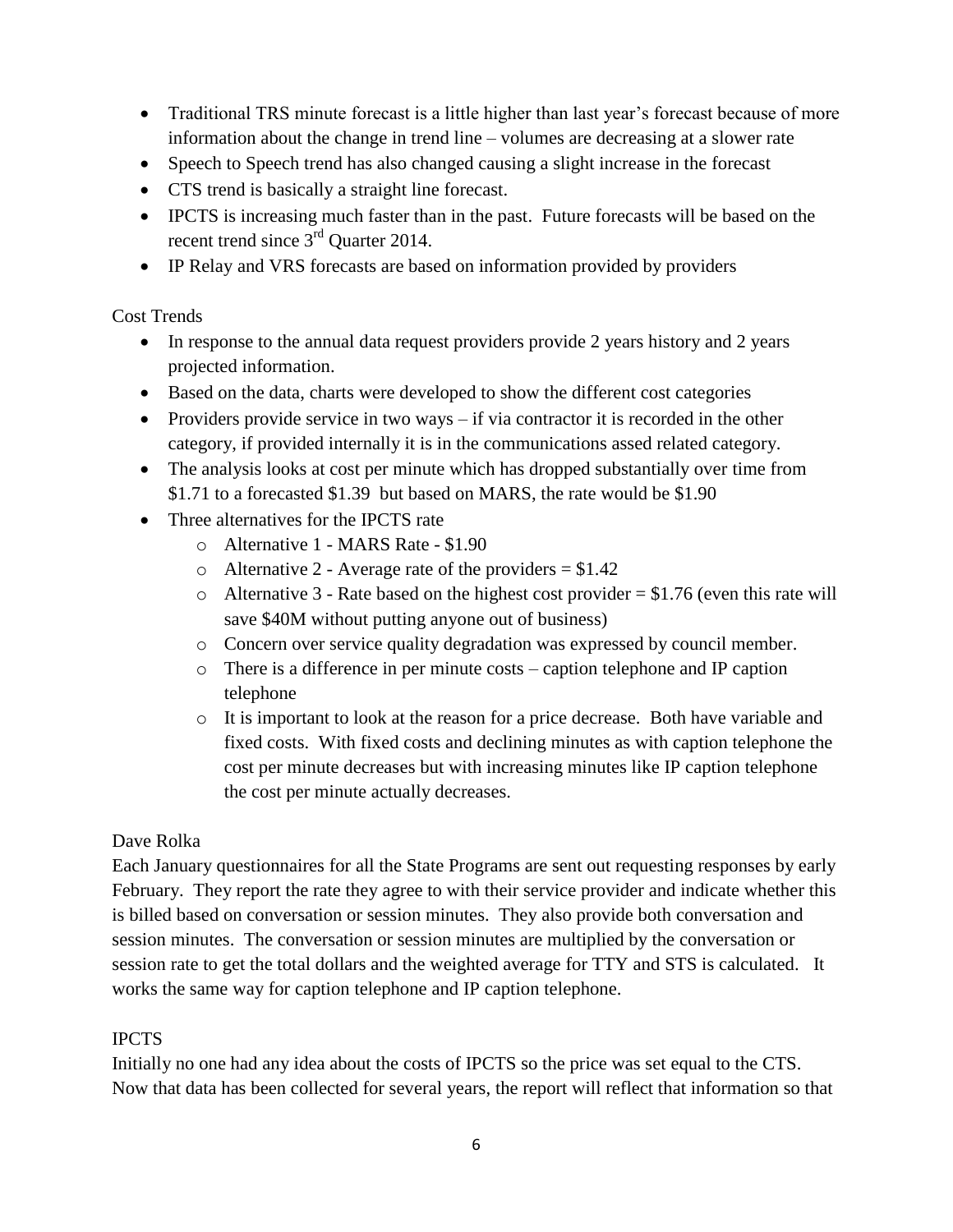the FCC can make an informed decision. But any change will have to be by vote of the Commission.

Typically, session minutes are higher than conversation minutes but not always so there is no single factor. The differences vary from state to state. An analysis will be done some time in the future.

### Cost Trends

Indirect costs (includes costs like lawyers and executives - Even though the minutes are going up for IPCTS, the indirect costs are relatively flat. As the minutes are projected to continue to grow, the fixed cost percentage of the total gets smaller. In other words, the indirect cost per minute of service is lower because the volume is higher and the costs are spread over a higher number of minutes.

When looking at the cost of call assistance it is important to look at both the costs of contracting in the "other" category and the cost or providing internally. The cost of call assistance per minute is going down when combining both categories of cost because the minutes are increasing more. This is an area that will be looked at more closely.

The administrator is required to file an annual report with the Commission that demonstrates MARS calculations. The minutes of this meeting and the September meeting will be filed with the report. And the commission will put that on public notice of comment. By June  $30<sup>th</sup>$  they will issue an order setting the contribution rate.

The providers projected 274 million IPCTS minutes. Rolka/Loube is not making any adjustments to this forecast. Historical cost data is collected annually for the two previous years. In 2014 data is collected for 2012 and 2013. In 2013 data was collected for 2011 and 2012. Often the numbers are different for a particular year due to adjustments. Comparing the costs to the MARS rate, sometimes provider's costs are lower and sometimes they are higher.

## IP Relay

An audit of the IP relay program was conducted and a report has been drafted but not released. There is only one provider left in the market and the IP relay program is in the third year of the cycle. Rolka/Loube is required to report to the commission the new base adjusted by a price cap mechanism. The audit has been shared with the service provider and both the auditors and the service provider are satisfied with the results. There has been a significant decrease in minutes (about a million minutes). As service providers exited the market the minutes did not migrate to other providers or other services. Based on the average of the two projected years, the recommendation would be \$1.21 per minute which is \$0.16 or \$0.17 below the current rate which is somewhat concerning but that is what is required to report to the Commission. There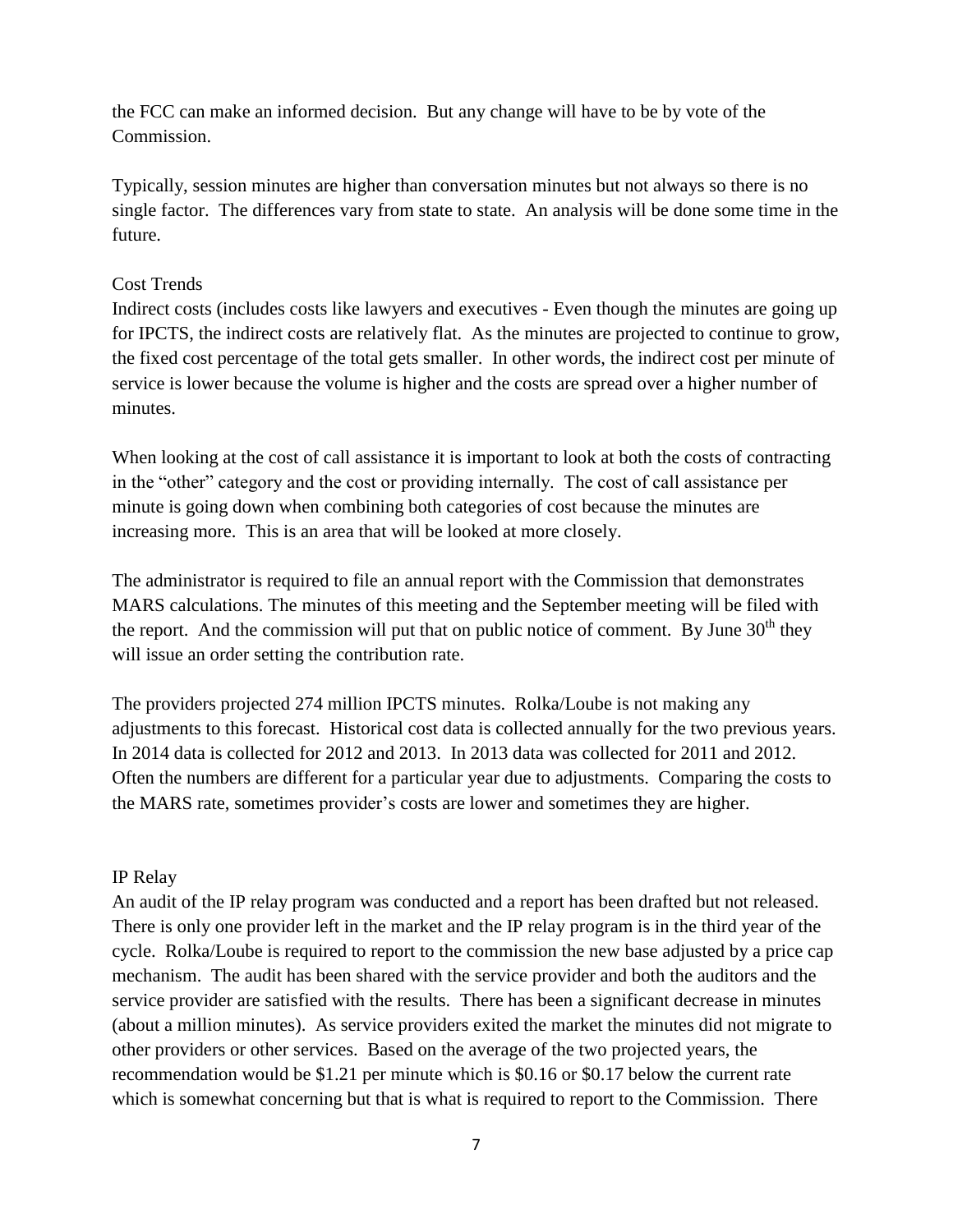are a few categories of cost that are not recognized. For some services outreach cost and research and development costs are not supposed to be included. IP Relay Costs - Customer Assisted cost per minute fluctuates from year to year but overall cost per minute is decreasing.

Video Relay Service

There are three tiers:

- Tier  $1 up$  to 500K minutes per month
- Tier  $2 500K 1$  million minutes per month
- Tier 3 Greater than 1 million minutes per month

For the 3 larger carriers there are 3 tiers and a price associated with each. The smaller companies providing less than 500K minutes per month, there is a separate structure. There is also a different calendar. Service providers are asked to provide cost for the same categories as for the IPCTS and the IP Relay. The weighted average cost was \$2.96 in 2014 and \$2.86 in 2015. The projected cost is \$2.95 for both 2016 and 2017. But this is not the FCC rate – just the costs they require to be reported. This weighted average includes all 5 providers but the weighted average of the big three and the little two are also reported to the Commission. There is a difference in cost between the two categories. One council member pointed out that there may be a need to split even further. The largest carrier may be a separate category from the next two medium sized providers. The information can't be provided publicly because it would breach confidentiality of the two remaining small providers.

Also a concern was raised by a council member that if new service quality standards are mandated and modified by the use of deaf interpreters and skills based routing the additional cost needs to be considered too. Rolka/Loube also raised the issue of the increased costs of providers' participation in the effort to get the URD up and running and may be an issue that should be addressed.

The VRS cost per minute doesn't change much over time. The rates were set by the Commission. The revenue requirement is calculated by multiplying the projected volumes times the rate. The rates are:

July-December 2016 Tier 1 Big  $3 = $4.44$ , Little  $2 = $5.29$  (but dropping to \$5.06 in October) Tier  $2 = $4.44$ Tier  $3 = $3.68$ January-June 2017 Tier 1 Big  $3 = $4.06$ , Little  $2 = $5.06$ Tier  $2 = $4.06$ Tier  $3 = $3.49$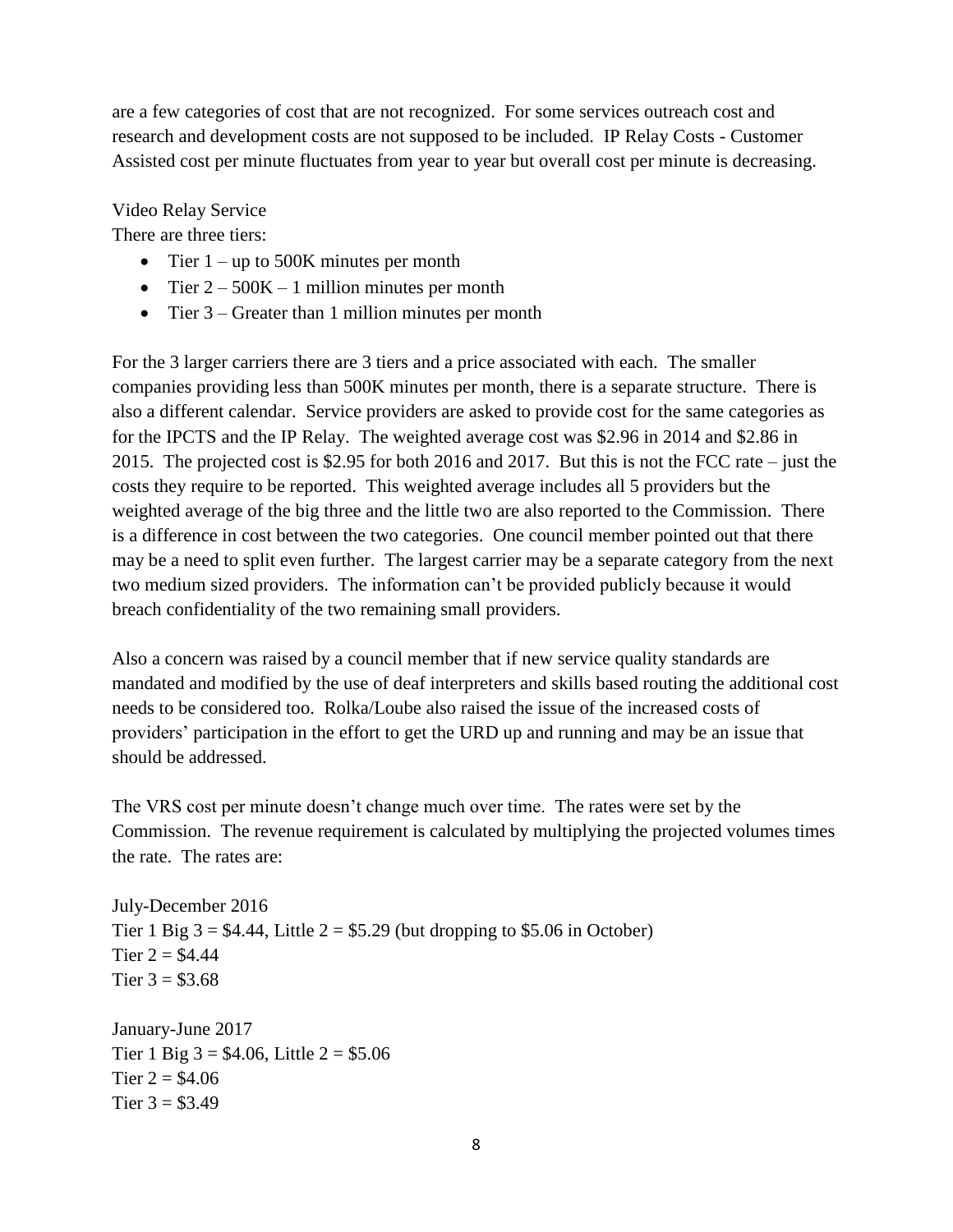The order freezing rates for the smaller providers was retroactive. Within a week of the order the smaller three providers (the provider who left the market was included) were issued refunds – less than \$600,000 total. In response to a question from the council Dave Rolka said he would report back on whether the lowest rate -\$3.49 – was higher than the highest cost per minute.

The VRS revenue requirement is \$265M for the first half of the fiscal year and \$252M for the second half. Just over a half a billion.

The contribution base continues to get smaller. Just in this program year the contribution base has declined from \$64.1B to \$63.9B – a \$200M decrease. The contribution factor is based on the prior year base and when the base decreases over the year the fund decreases. In this case it is approximately \$4.25M less than planned. So the recommendation to the Commission needs to include a cushion to protect against discrepancies projection in the demand as well as any unknowns and to maintain a reserve to address the two month lag when service is provided and when the provider is paid. The estimate for this year's reserve was \$160M but it will end up being between \$110M and \$130M. One possible change is to include a reserve equal to the two highest months rather than two average months.

The contribution base includes reported revenues for the prior year but companies often make adjustments after they file the initial report. The report is filed with USAC April 1<sup>st</sup> and USAC collects the data. When USAC does not receive all the data it makes estimates for the companies they are expecting to receive filings from. If they get the report at a later date they will adjust the amount reported to the TRS find administrator. During the course of the year they do audits which sometimes result in companies needing to restate the revenue.

Revenue Requirement

- MARS based services have a revenue requirement of approximately \$539M
- MARS revenue requirement may be reduced if the Commission uses one of the alternative calculations for IPCTS
- VRS Revenue requirement is \$525M
- Revenue requirement for other services is \$219M. Included in this amount is \$178 for the 2 month reserve and \$10M for the deaf blind distribution program, \$20M for VRS reform projects including URD and the MITRE contract. The remainder is for audits, attorney fees to participate in bankruptcy proceedings and telephone number administrator fees.
- The current budget is \$1.048B but may be reduced \$40M-\$144M if the Commission favors one of the IPCTS alternatives.
- The contribution factor is still being developed but there will be a slight increase.

Rolka/Loube submitted the audit plan for the coming year